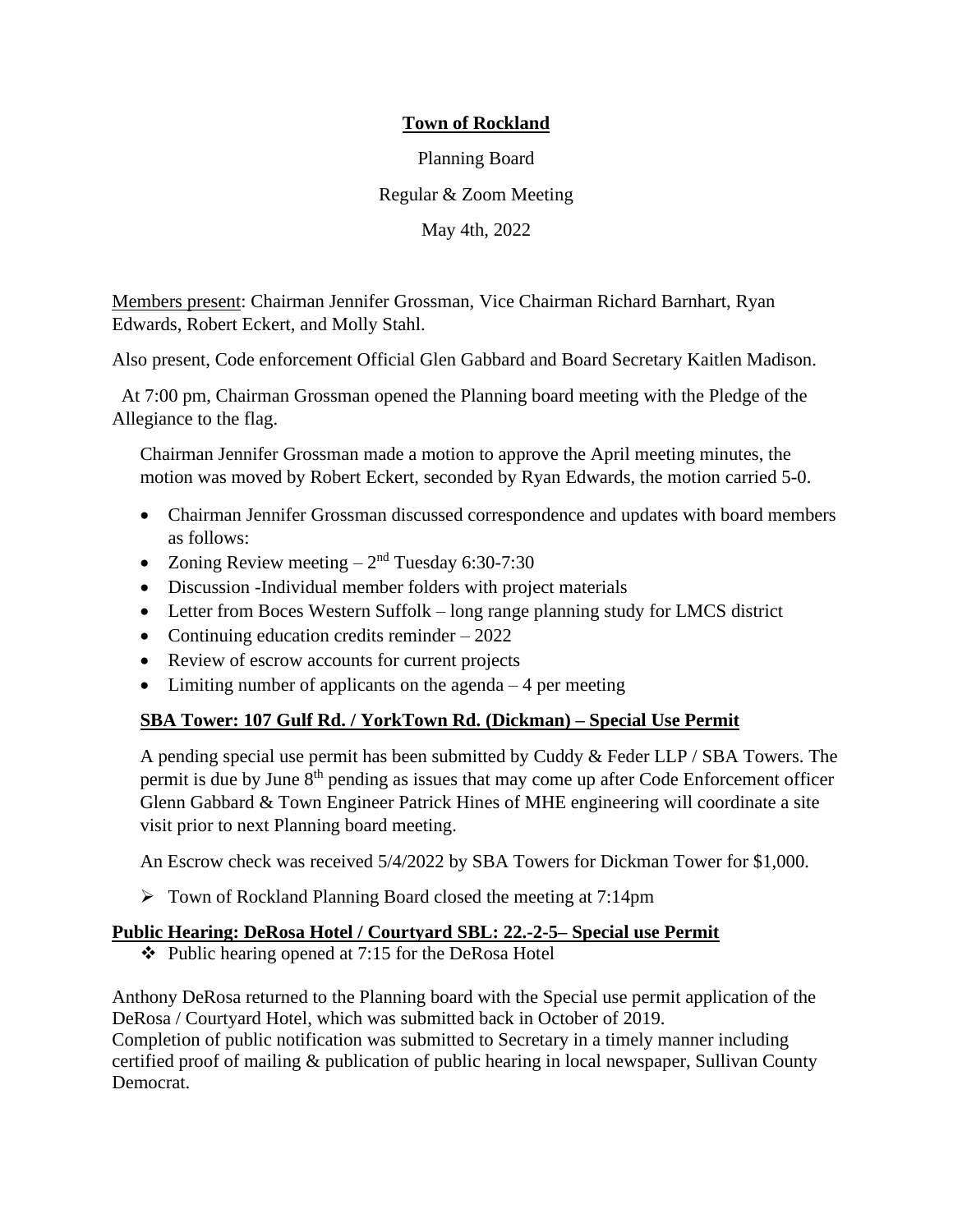Planning Board meeting

May 4th, 2022

Page 2

Patrick Hines of MHE engineering read aloud his engineering comments requesting:

- Submit a conceptual site plan under 185-17A of zoning Code
- Zoning district, Zoning Bulk table be identified on plans
- NYS design Professional prepared site plan
- NYSDEC Floodplain location on plans
- Updated SEQR Part 1 to be completed on DEC website
- Parking calculation
- Town Codes sec 112-9 length of stay (30 days) transient stay
- Sec 185-3 mixed uses permitted
- Updated maps from Town of Rockland assessor's office to confirm the lot ZBA approved variance & lot improvement/ combination.
- ➢ With no further comment from the public, Vice Chairman Richard Barnhart made motion to close the public hearing, Robert Eckert seconded the motion. The motion moved 5-0. Public hearing closed at 7:21pm

# **Public Hearing: Dogzilla & CatCong LLC / Nigel Cronk: 286 Elm Hollow RD / SBL:14.-1- 9 – Special Use Permit**

❖ Public hearing opened at 7:30pm

Nigel Cronk of Dogzilla & CatCong LLC presented his conceptual business plan of expanding his already existing business of dog walking, overnight care for cats & dogs in the owners' homes. Mr. Cronk would like to run a modest homestyle doggy daycare and overnight kennel out of his home located on Elm Hollow Road.

Completion of public notification was submitted to Secretary in a timely manner including certified proof of mailing & publication of public hearing in local newspaper, Sullivan County Democrat.

Two (2) members of the public spoke about concerns of barking dogs being a nuisance to the neighborhood. [ Lawrence Kobilinsky of 277 Elm Hollow Rd.& Shelia Shultz]

Nigel Cronk reassured the public with addressing the possibility of reactive barking with the use of protective vegetative barriers and his five (5) plus years of professional dog handling experience.

- $\triangleright$  Vice chairman Richard Barnhart made a motion to close the public hearing, the motion was seconded by Molly Stahl. The motion moved 5-0. The public hearing closed at 7:46 pm.
- ❖ The Town of Rockland Planning meeting reopened at 7:47pm.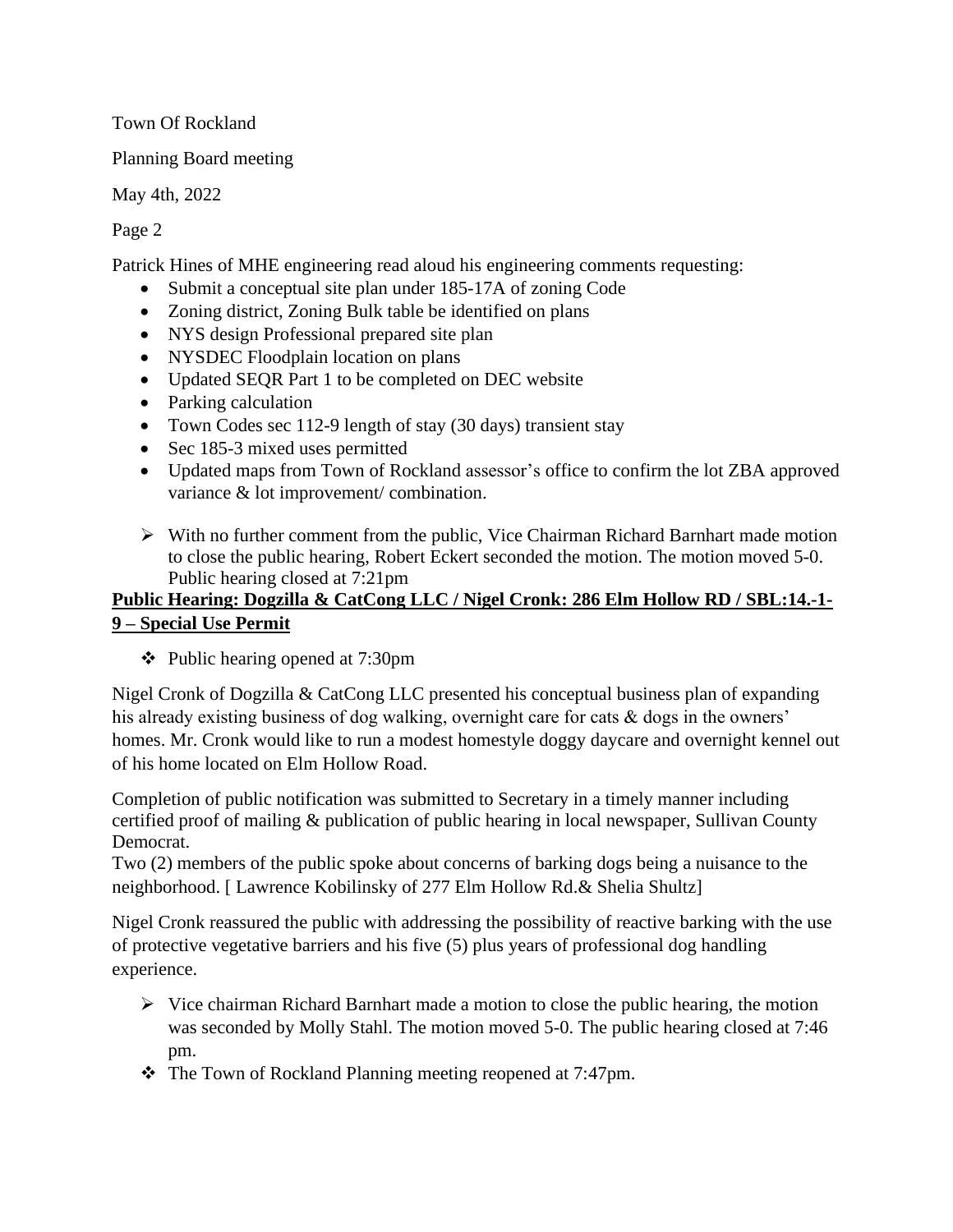Planning Board meeting

May 4th, 2022

Page 3

# **Dogzilla & CatCong LLC / Nigel Cronk: 286 Elm Hollow RD / SBL:14.-1-9 – Special Use Permit**

Nigel Cronk of Dogzilla & CatCong LLC presented his conceptual business plan of expanding his already existing business of dog walking, overnight care for cats & dogs in the owners' homes.

A formal packet with all requested materials & dimensions and pictures of the doggy enclosure with a vegetative screen to protect against noise on the neighboring side, surveyors site plan and SEQR part 1

Chairman Jennifer Grossman read aloud & completed SEQR Part II & III. A motion was made to declare a negative declaration by Vice Chairman Richard Barnhart and second by Robert Eckert. The motion carried 5-0.

With Completion of the SEQR, the Board moved to give Final approval for the Special use permit of Dogzilla & Catcong LLC.

A motion for Final approval for Special use Permit was made by Chairman Jennifer Grossman, the motion was moved Robert Eckert by and second by Vice chair Richard Barnhart. The motion carried 5-0.

# **Public hearing: BWW Brewers Inc. / Upward Brewery – 171 Main St. – Special Use permit**

❖ Public hearing was formally reopened at 7:50pm.

James Severing appeared before the Board, presented the results of an informal meeting on April 15<sup>th</sup>, 2022, at the Upward brewery between David Walton, Chairman Jennifer Grossman and the concerned neighbors who appeared at the April public hearing. At this informal meeting the concerns were addressed:

Wendy Zayas who spoke on behalf of the of her Mother Naomi Peck, who had issues with fluctuating water pressure from the spring feed well. An agreement to clear the top of the well off to help with pressure was done.

There are only prescriptive rights to the well, no formal documents at this time.

Concerns brought up by the Davis family about storm water runoff which has been an ongoing issue, a "gentleman's agreement" was made to clear the dig the ditch to help with storm water runoff.

- ➢ With no further public comment, a motion was made by Richard Barnhart to formally close the public hearing at 7:56pm, the motion was seconded by Molly Stahl. the motion carried 5-0.
- ❖ The Town of Rockland Planning meeting reopened at 7:57pm.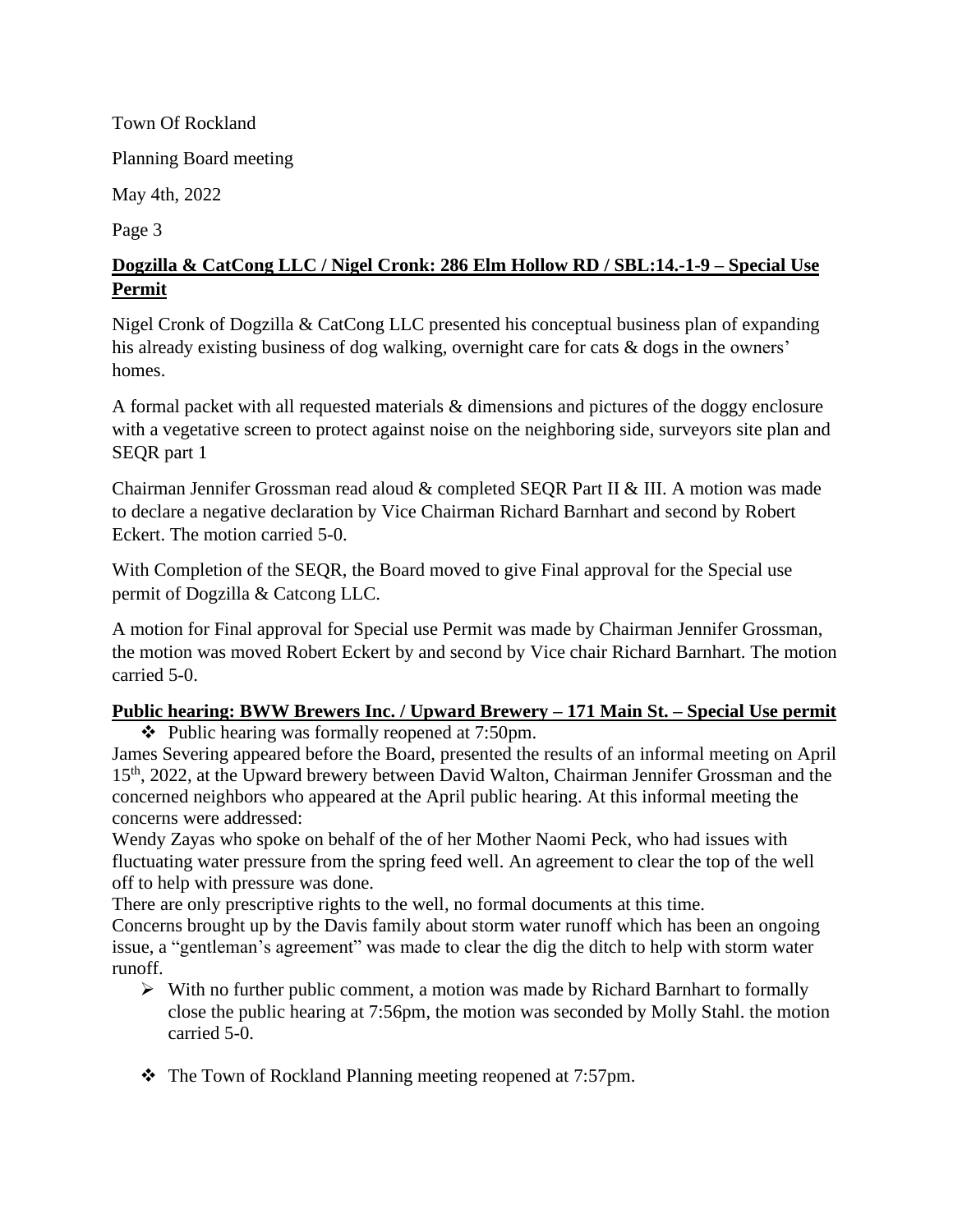Town Of Rockland Planning Board meeting May 4th, 2022 Page 4 **WW Brewers Inc. / Upward Brewery – 171 Main St. – Special Use permit**

With Submission of all final Site plan maps, SEQR parts I, II, III completed, GML 239 submitted to the Sullivan County division of Planning and Community development with no comment, Chairman Jennifer Grossman made a motion to make a final approval for the Subdivision of 171 Main St. The motion was moved by Robert Eckert and was seconded by Richard Barnhart. The motion carried 5-0.

### **Hu-GRE-NO-MAC Inc. / SBL: 41.-1-6.1 ,6.5, 6.10 – Lot Line Improvement**

Jim Severing presented a Lot line improvement / combination for 1 square acre for 1 square acre of land.

The lot line improvement removes the encroachments.

Cox Road has Rights of ways through all properties, is only access.

The Lots cannot be subdivided again.

There are no electrical hook-up  $\&$  no wells at this time.

A motion to approve the lot line improvement/ combination by Vice Chairman Richard Barnhart and seconded by Ryan Edwards. The motion carried 5-0.

#### **Susan Post: 109/ 111 DeBruce Rd. / SBL :26.-1-5 - Subdivision**

Jim Severing presents a two (2) lot subdivision for a parcel owned by Susan Post.

Total acreage for the two lots is 9.20, Lot A would become 8.37 acres and Lot B would be 0.83 acres.

The property is located in the General business zoning district, which has no minimum lot requirements.

The property has two wells and 2 septic systems. 50ft right of way to driveway access.

Planning board member Ryan Edwards recused himself for the review of the of the subdivision.

SEQR part I was submitted by Jim Severing. The parcels line within the Catskill Park but is exempt for a submission of a GML 239 to the County for review. A notification of intent to be lead agency will be required to be submitted to the NYSDEC.

Vice chairman Richard Barnhart made a motion to be lead agency, the motion was seconded by Robert Eckert. The motion carried 5-0.

A public hearing will be held on June  $1<sup>st</sup>$  at 7:00pm, in accordance with proper notification of publication in a local newspaper ten (10) days prior to the meeting and notification to surrounding neighbors of 500ft of property lines with proof of certified mailing.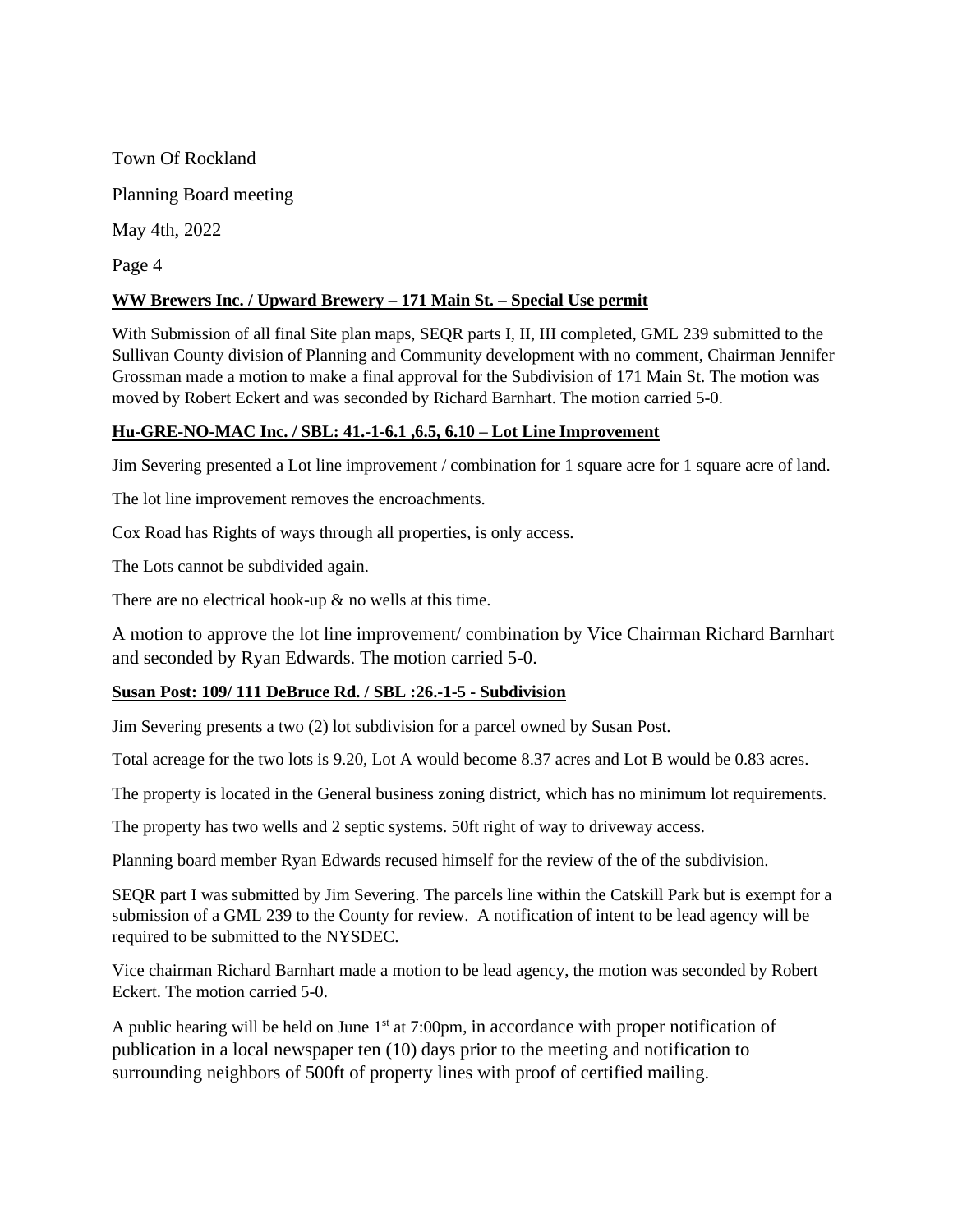Town Of Rockland Planning Board meeting May 4th, 2022 Page 5

### **Catskill Brewery / SBL: 39.-2-9: Special Use permit**

Chairman Jennifer Grossman recused herself from the review of the Catskill Brewery.

Tom Ward P.E of Ward Engineering presented the conceptual plan of a 108' x 50' ft, 500sq ft. Barn style assembly use / tavern  $(A-2)$  & light manufacturing  $(F-2)$  space giving the building two (2) special use occupancies within the General Business district.

The Brewery is seeking to expand their business with the construction of a larger assembly space, the current main building would be used only for light manufacturing and storage and would than be closed to the public.

Patrick Hines of MHE and Code Enforcement official Glen Gabbard commented on the need for the Barn style building to be fully sprinklered due to the lack of windows and mixed occupancy use. Parking across the street would need to follow NYS BC accessibility requirements. A cross walk may be required with stripping.

Food production: no kitchen, only warming

Currently there are two (2) single family dwellings that will be demolished, and have current demolition permits from the Town Building department.

A five hundred (\$500) escrow has been requested to be established at this time.

SEQR part 1 has been submitted

A motion was made by Vice Chairman Richard Barnhart to declared lead agency, the motioned moved by Robert Eckert. The motioned carried 5-0.

### **Broadacres Farms / SBL: 45.-1-1.1**

Broadacres Farms returned with updated site plan maps , and SWPPP ( Storm Water Pollution Prevention Plan) a Full EAF form .A request for consistency from the project was brought up with inconsistent listing of the number of tax parcels ranging from twenty (20) to twenty six (26) to be subdivided .

Patrick Hines of MHE engineering reviewed the technical comments as follows : 1. SWPPP comments are provided under a separate cover.

2. Status of the approval by the Town Board for connection to Town Sewer should be discussed. This as last discussed in July of 2020 .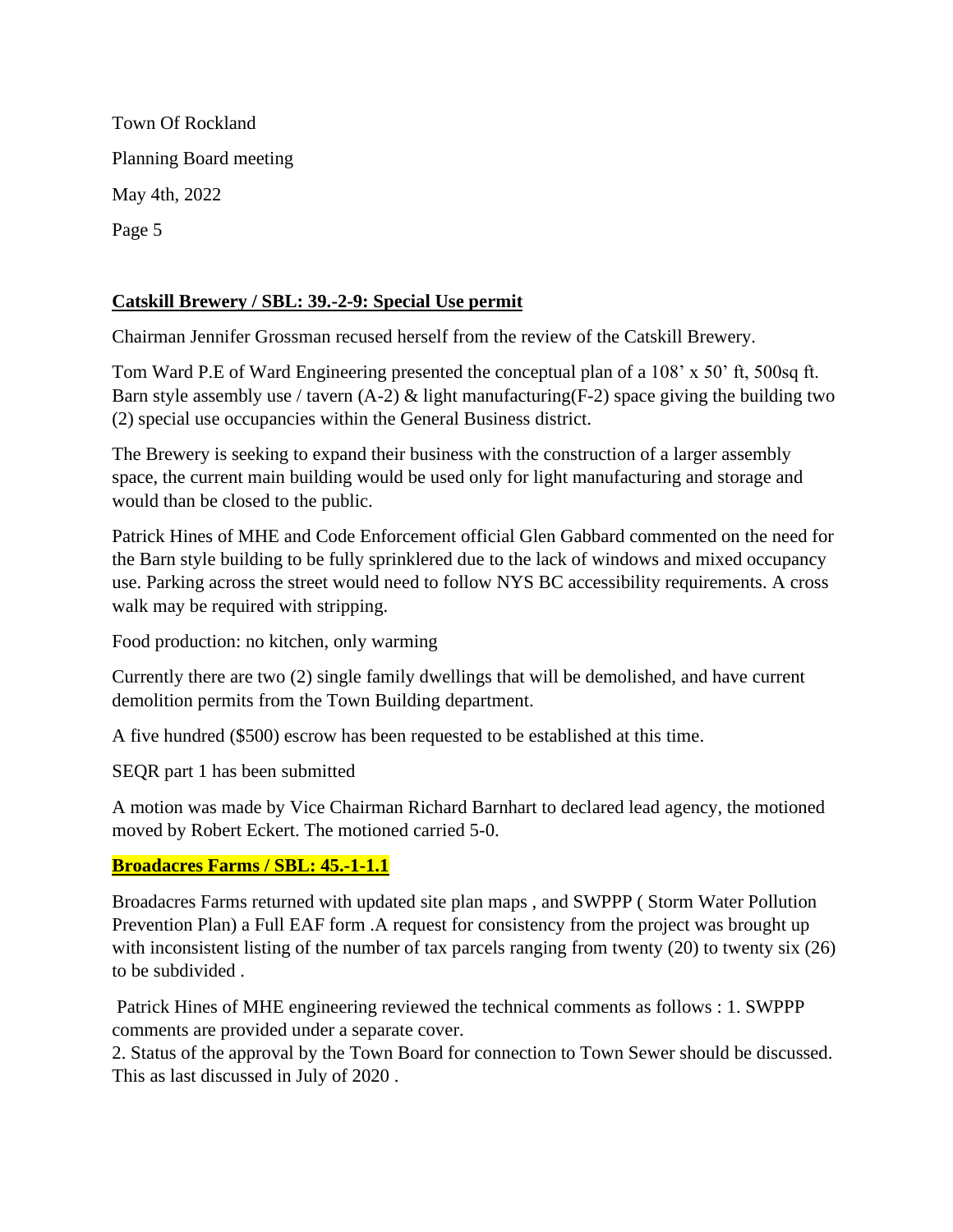Planning Board meeting

May 4th, 2022

Page 6

3. NYDEC approval for sewer main extension is required.

4. The plans have apparently changed to utilize individual wells to serve each of the uses. Health Department approval for water systems is required.

5. Access to the Cabin sites should be addressed on the plans. Cabin Sites are located a significant distance off the access road with no sidewalks. Proposed grading is not conducive to access the Cabin Sites.

6. The applicant's representative are requested to discuss the distant parking areas from the cabins. – questions about emergency vehicles access to cabins with limited parking area .

Review from local Fire Department will be required .

7. Culverts should be depicted at driveway crossings.

8. Grading for roadways appears to significantly impact several of the proposed driveways. Example :being driveway to Lot 6. Grading for the driveways should also be provided on the Grading Plan.

9. The wells identify to serve multiple cabins would be considered a community water system requiring treatment. Health Dept. approval for all community water systems identified on the site will be required.

10. The Highway Superintendent and jurisdictional emergency services provider should comment on the proposed road grades. Grading on the roadways is identified at 15%. Example being regenerative way at  $1 + 81 - 5 + 58$ .

11. Compliance with Section 154-19 (6) should be addressed. Cul-de-sac is limited to 9 Lots or must have specified cul-de-sac "bulb".

12. Jurisdictional determination for the wetlands should be received from the Army Corps of Engineers. The amount of wetlands impacted should be identified. Permits and or preconstruction notification to the Army Corps of Engineers will be required.

13. The Planning Board may wish to request a 'Hydro Geologic' Report for the design of the wells on the site to confirm the adequacy of the proposed wells on the site.

14. The plans should depict all existing residential structures in the vicinity of the outlined property boundaries.

15. Site development details should be added to future submissions including roadway sections, erosion and sediment control, sanitary sewer, details for stabilized turf parking and storm water management facilities.

16. The applicants are requested to explain one way entrance road for residential, farm use and emergency egress only will be enforced on Hoag Road.